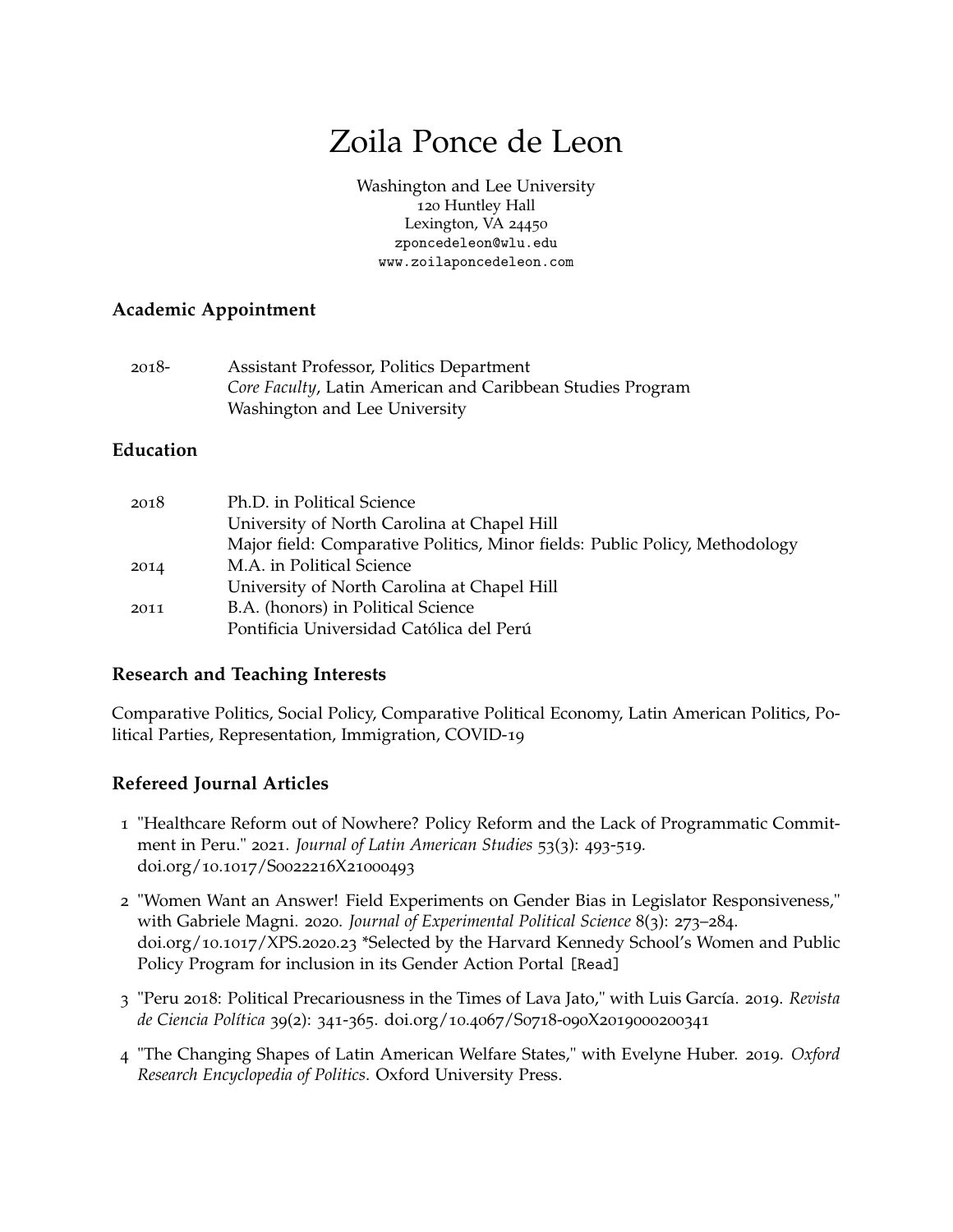dx.doi.org/10.1093/acrefore/9780190228637.013.1656

# **Textbook**

5 *Comparative Politics: Integrating Theories, Methods, and Cases*, 4th ed., with Tyler Dickovick, Jonathan Eastwood, and Robin LeBlanc. Oxford University Press.

#### **Chapters in Edited Volumes**

- 6 "Healthcare System Reform in Peru." 2022. In *Balance de Investigación 2016-2021 y Agenda de Investigación 2021-2026*. CIES.
- 7 "Health Care and the Public-Private Mix in Mexico, Chile and Peru." In Camila Arza et al., eds. *Oxford International Handbook of Governance and Management for Social Policy.* Oxford University Press. *Forthcoming*.

# **Manuscripts in Preparation**

- 8 *Political Parties and Policy Reform: Expansion of Healthcare in Latin America* (Book).
- 9 "Immigration and Deportation: Attitudes in Brazil and the United States," with Gabriele Magni (Article).
- 10 "The Quest for a COVID-19 Vaccine in Peru" in Alberto Vergara and Adrian Lerner, eds. *Perú Global.* Fondo Editorial de la Universidad del Pacífico.
- 11 "Party-Voter Policy Congruence: Rethinking its Relationship to Clientelism" (Article).
- 12 "¿Reforma de salud de la nada? Reforma de política pública y falta de compromiso programático en el Perú" in Viviana Baraybar and Daniel Encinas, eds. *La Continuidad de la Política.* Fondo Editorial de la Pontificia Universidad Católica del Perú.

#### **Public Scholarship**

- 13 "Sistema de Salud en el Perú y el COVID-19" (Healthcare System in Peru and COVID-19). 2021. *Pontificia Universidad Católica del Perú.* [\[Read\]](https://escuela.pucp.edu.pe/gobierno/publicaciones/sistema-de-salud-en-el-peru-y-el-covid-19/)
- 14 "Women politicians more likely to reply to people who reach out in need, study shows," with Gabriele Magni. 2020. *The Conversation*, October 19, 2020. [\[Read\]](https://theconversation.com/women-politicians-more-likely-to-reply-to-people-who-reach-out-in-need-study-shows-147395)
- 15 "How gender affects the response rates of politicians to inquiries about healthcare and unemployment support," with Gabriele Magni. 2020. *European Politics and Policy at the London School of Economics*, August 21, 2020. [\[Read\]](https://blogs.lse.ac.uk/europpblog/2020/08/21/how-gender-affects-the-response-rates-of-politicians-to-inquiries-about-healthcare-and-unemployment-support/)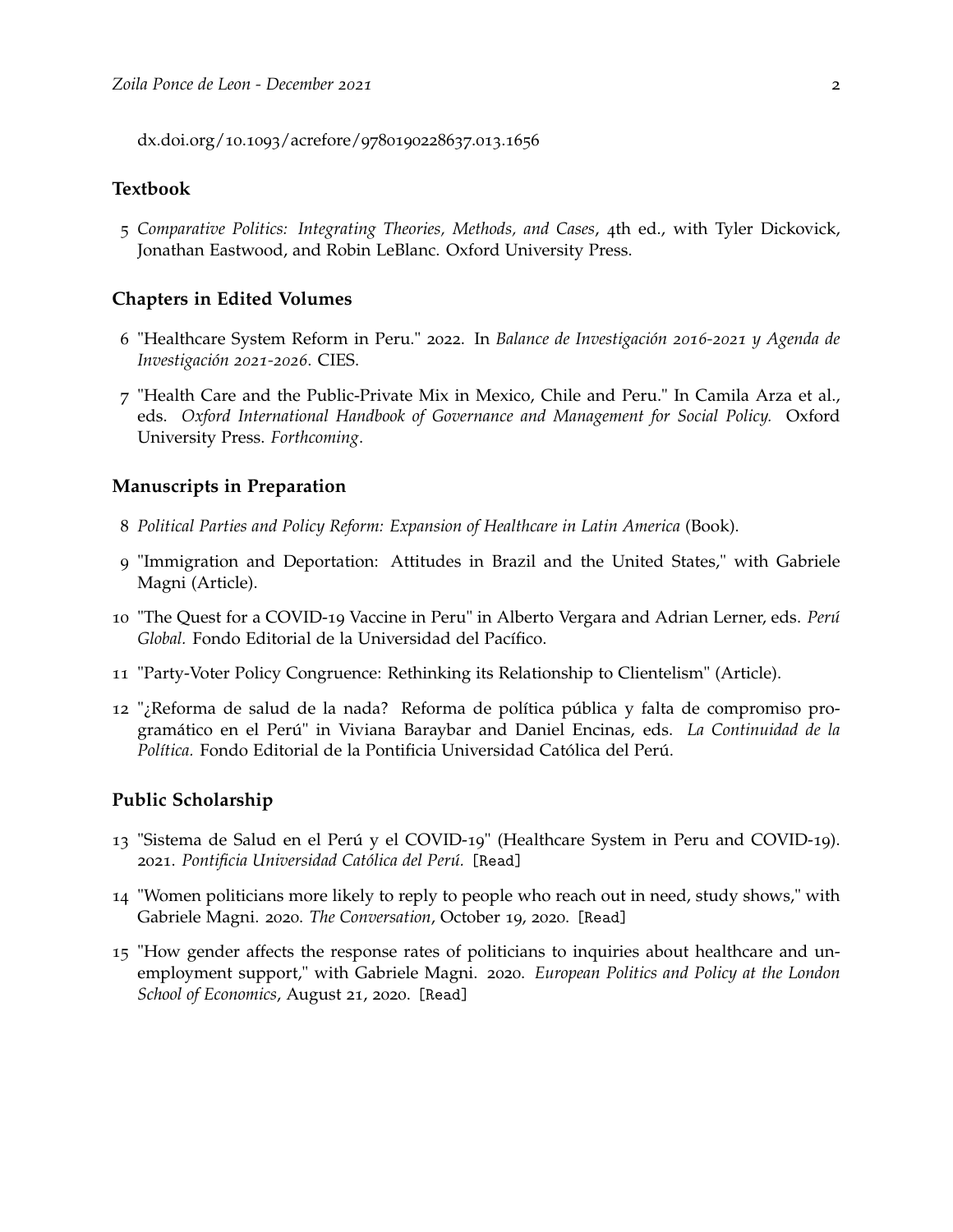# **Other Publications**

- "Decisiones de política pública en una democracia sin partidos: el caso del 'SOAT médico'" (Public Policy Decisions in a Democracy without Parties: the Case of 'SOAT Médico'). 2012. *Politai Revista de Ciencia Política* 3, no. 5: 181-192.
- *Drogas y política carcelaria en el Perú* (Drugs and Prison Policy in Peru), with Jérôme Mangelinckx and Juan M. Torres. 2012. Lima: Centro de Investigación Drogas y Derechos Humanos.

#### **Fellowships and Awards**

 XXIII CIES 2021 Annual Research Contest-I, Healthcare System Reform: Research Balance and Agenda

, 2020, 2019 Lenfest Summer Research Grant, Washington and Lee University

John Patrick Hagan Award for Outstanding Teaching, UNC Chapel Hill

-2018 Academic Year Dissertation Completion Fellowship, UNC Chapel Hill

, 2015, 2014 Thomas M. Uhlman Summer Research Award, UNC Chapel Hill

Mellon Summer Dissertation Fellowship, Institute for the Study of the Americas (ISA)

Spring Off-Campus Dissertation Research Fellowship, UNC Chapel Hill

, 2013 APSA Fund for Latino Scholarship

Matthew J. Burbank Summer Research Fellowship, UNC Chapel Hill

Tinker Foundation Summer Pre-dissertation Field Research Grant, ISA

 Best Undergraduate Thesis in Political Science and Government, Pontificia Universidad Católica del Perú

 Award for Highest GPA upon Graduation in Political Science and Government, Pontificia Universidad Católica del Perú

# **Travel Grants**

Artinian Travel Award, SPSA (declined)

Graduate Student Transportation Grant, UNC Graduate School

Prestage-Cook Travel Award, SPSA

- Southeast Latin American Behavior Consortium Travel Award
- Lee Kuan Yew School of Public Policy Travel Grant, National University of Singapore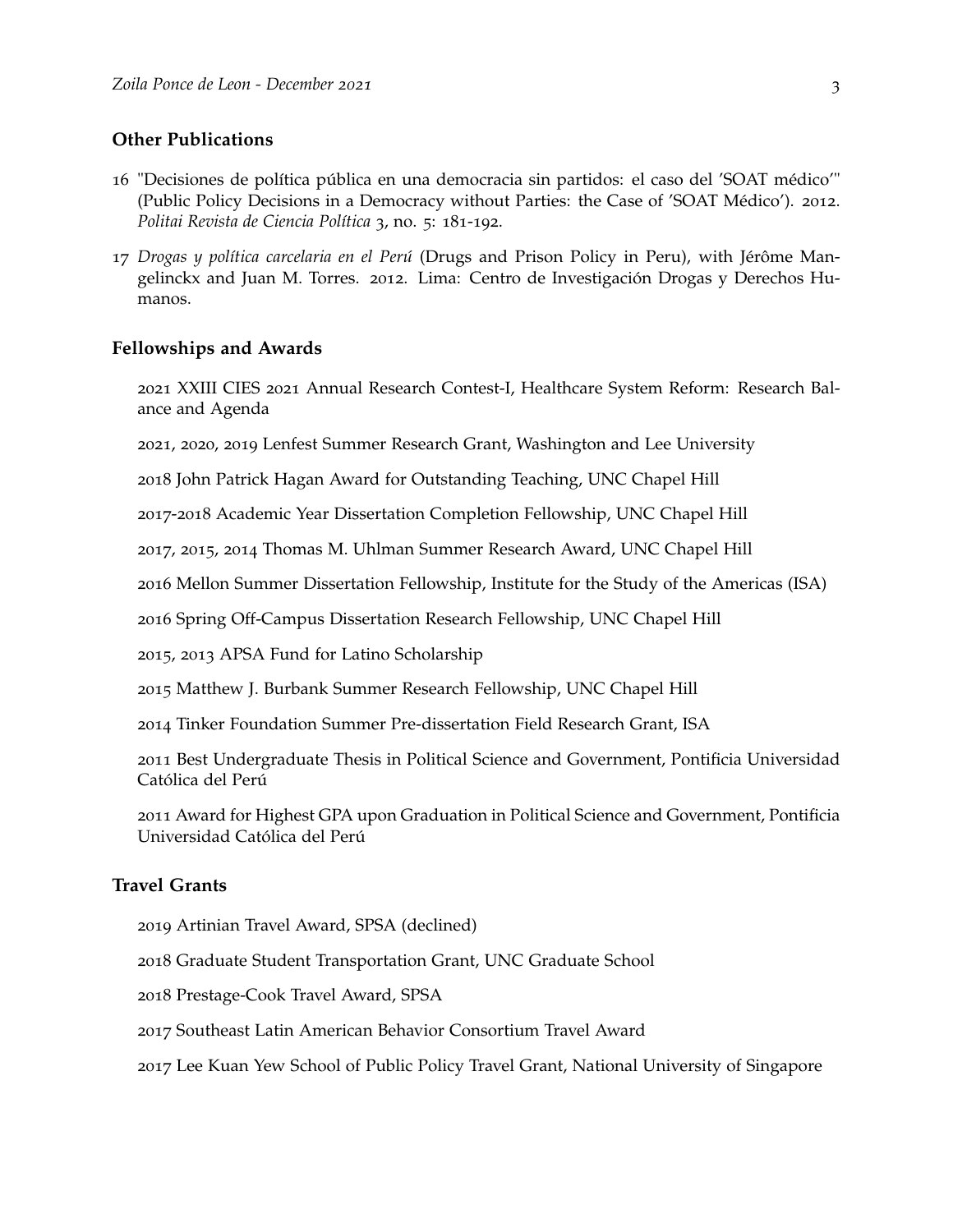2017, 2015 Mellon Conference Travel Award, Institute for the Study of the Americas

2017, 2015 Whit Ayres Fund for Graduate Student Support, UNC Department of Political Science

2016 APSA Annual Meeting Travel Grant

## **Conference Presentations**

"Political Parties and Policy Reform: Expansion of Healthcare in Latin America" (Book Introduction). MPSA 2021, International Sociological Association (ISA) Forum 2021, Red Latinoamericana de Análisis de la Política Social (PolSoc) Virtual Presentation, August 14, 2020.

"Immigration in Europe and Latin America: A Comparative Analysis of Motivation and Preferences" (with Gabriele Magni). SPSA 2019.

"Party-Voter Policy Congruence: Rethinking its Relationship to Clientelism." Mini-Conference of the Southeast Latin American Behavior Consortium 2018.

"Two Paths to Reform: Political Parties and Technocrats in Latin American Healthcare Policy." LASA 2018, SPSA 2018.

"Healthcare and the Public-Private Mix in Mexico, Chile and Peru." LASA 2018.

"The Role of Political Parties as Policymakers: Health Reform and Programmatic Commitments in Latin America." International Conference on Public Policy 2017, LASA 2017.

"Electoral Rules, Gender, and Legislators' Responsiveness: Field Experiments from Europe and Latin America" (with Gabriele Magni). EPSA 2017.

"Policy Reform and Programmatic Commitments: The Role of Political Parties as Policymakers in the Peruvian Health Reform." MPSA 2017.

"Institutional Environment and Responsiveness of MPs: Field Experiments from Latin America and Europe." (with Gabriele Magni). APSA 2016.

"Transactional Representation: Rethinking Party Congruence and its Relationship to Clientelism." APSA 2015, LASA 2015, Political Accountability Workshop, Duke University, 2014.

"The Politics of Health Reform in Latin America: Agenda Setting and Decision Making in Chile and Peru." Congreso Latinoamericano de Ciencia Politica, Lima, July 22-24, 2015.

#### **Teaching Experience**

2018-2022 **Washington and Lee University** POL 380: Immigration Attitudes POL 247: Latin American Politics POL 290: Dystopian Fiction, Horror, and Politics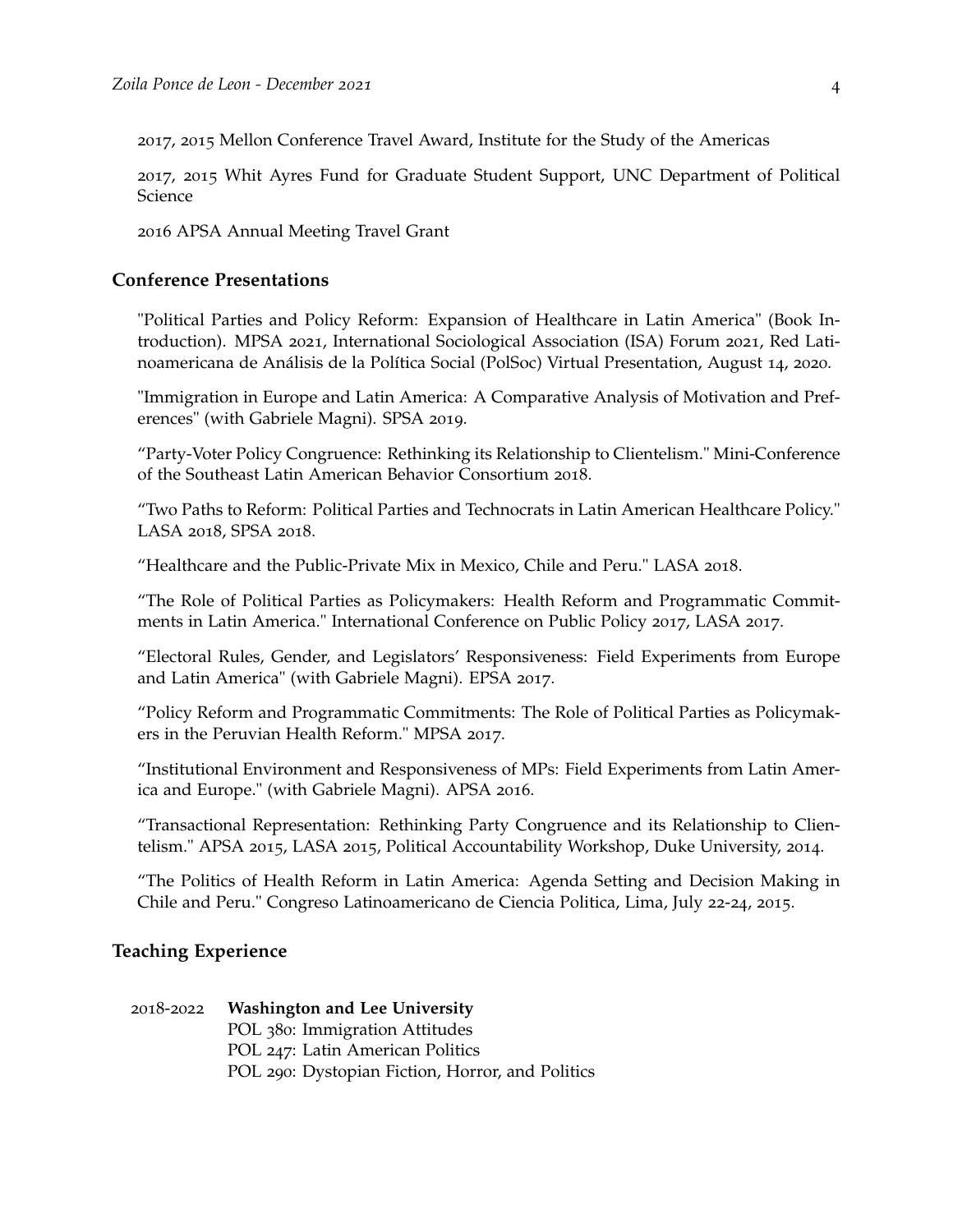|           | POL 105: Global Politics                                            |
|-----------|---------------------------------------------------------------------|
|           | INTR 202: Applied Statistics                                        |
| 2013-2017 | <b>UNC Chapel Hill</b>                                              |
|           | POLI 238: Contemporary Latin American Politics (Instructor)         |
|           | POLI 130: Introduction to Comparative Politics (Teaching Assistant) |
| 2012      | Pontificia Universidad Católica del Perú                            |
|           | Academic Research in Political Science (Teaching Assistant)         |

## **Research Experience**

Field Research in Chile, Mexico, and Peru.

Research Assistant for Evelyne Huber and John Stephens, UNC Chapel Hill, Summer 2015.

Lateral Coding for the Varieties of Democracy (V-Dem) Project, Spring 2014.

Research Assistant for Cecilia Martínez-Gallardo, UNC Chapel Hill, 2012-2013.

Researcher at the Center for Drugs and Human Rights Research, Lima, Peru, 2011-2012.

Research Assistant for the Office of Congressman Daniel Robles, Lima, Peru, 2010.

# **Service**

Member, Student Affairs Committee, WLU, 2021-2024.

Member, University Committee on Inclusiveness and Campus Climate, WLU, 2020-2024.

Member, Williams School Assurance of Learning (AOL) Committee, WLU, 2019-present.

Member, Advisory Board of the Global Learning Committee, WLU, 2018-present.

Politics Representative, Williams School Statistical Literacy Committee, WLU, 2018-2019.

Reviewer, *Latin American Politics and Society, Latin American Research Review, Politics and the Life Sciences, Politai, La Colmena.*

Graduate Coordinator, UNC-Duke Latin American Politics Working Group, 2014-2015.

## **Skills**

*Languages:* Spanish (native), English (fluent), Portuguese (advanced), French (intermediate) *Statistical Packages and Applications:* R, Stata, LATEX

# **Additional Training**

APSA Centennial Center Teaching and Learning Symposium, Washington, DC, Summer 2019. Institute for Qualitative and Multi-Methods Research, Syracuse University, Summer 2015.